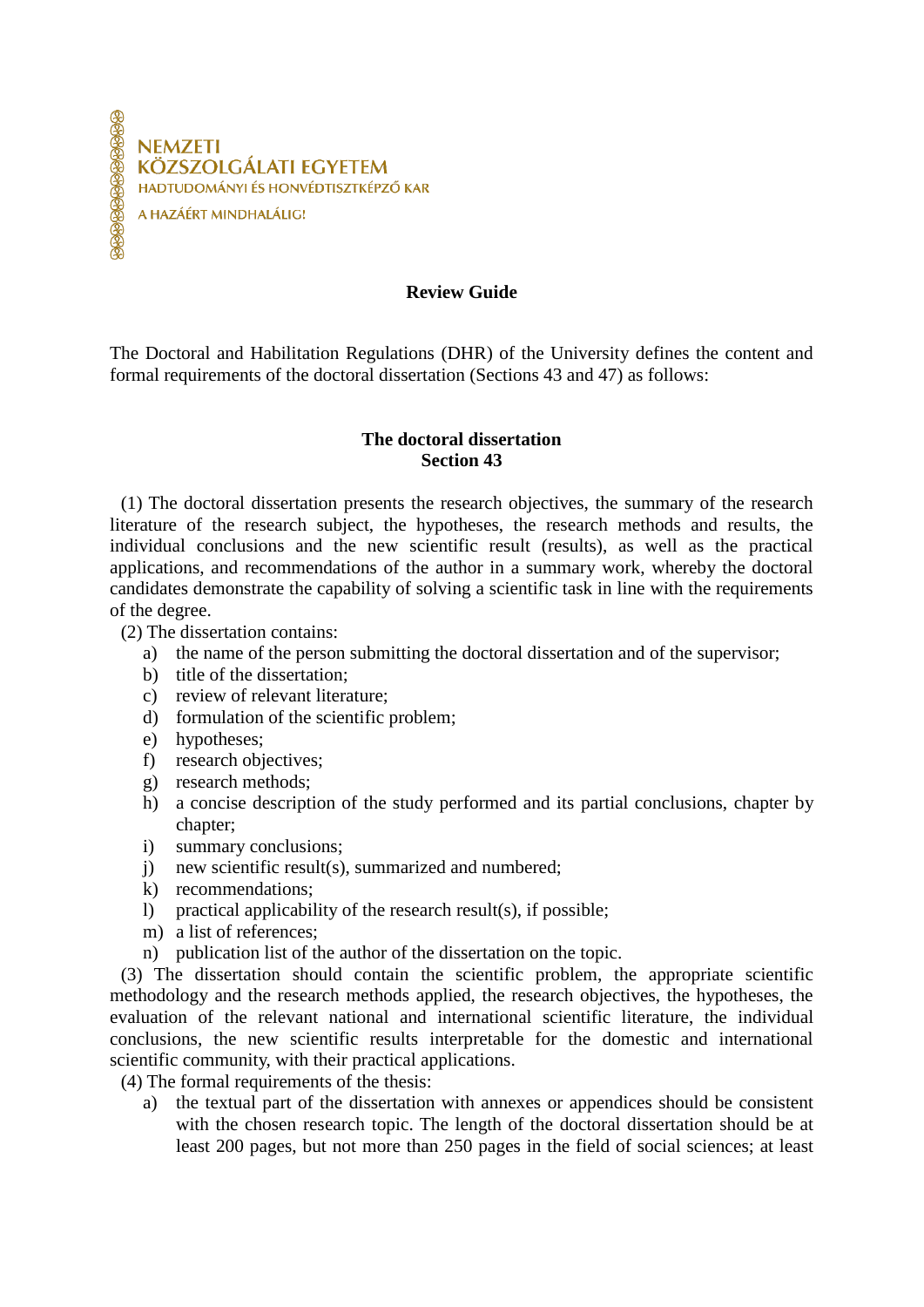130 pages and not more than 200 pages in the field of technical sciences. The following parts are not included in the scope: annexes, appendices, bibliography;

- b) the dissertation shall be provided with a list of contents and the literature used, with the necessary drawings, sketches, tables, and the list of publications of the person submitting the doctoral dissertation has published to date. The title of the dissertation must include the name of the university, the title of the dissertation, the name of both the author and the supervisor, the year and place of writing;
- c) a bibliographic data of the references should be given at the end of the dissertation, and the source work should be clearly referenced throughout the text;
- d) the dissertation is usually written in Hungarian, on one side of the page, in Times New Roman font, size 12, with numbered pages, 1.5 line spacing. The dissertation must be submitted in eight identical copies, out of which two must be submitted in hardcover, the other 6 in spiral binding;
- e) the dissertation may be prepared and defended in a foreign language with the prior consent of the DCD, taking into account the criteria set out in Section 50, paragraph (2), and in compliance with the language requirements of the programmes plan of the DS; in this case twice the degree procedural fee is payable;
- f) space should be provided for the signature of the supervisor at the beginning of the dissertation;
- g) the electronic version of the dissertation must be submitted in the same format as the printed version, in MS Word (doc or docx), Rich Text (rtf), OpenDocument (odt) or Portable Document (pdf) format, uncompressed and without password, saved as one file at the OSA, on sealed optical media, in single copy.

(5) Requirements for the work to be completed:

- a) there shall be a proven result of the application of scientific methods;
- b) its creation and development shall demonstrate independent creative activity;
- c) it shall meet the needs for practical application of the research area.

A description of the completed work shall be submitted, in which, in addition to the above requirements, the new scientific result(s) created by the work shall be highlighted.

(6) The procedure for qualifying for a work of art is the same as the general rules, except that the qualification is based on the work itself and a description of the work, which demonstrates its essence and experience of its practical application.

(7) The doctoral dissertation and the thesis booklet should be made available to the public electronically, which is provided by the DS. The author of the doctoral dissertation is responsible for the preparation of the thesis booklet.

(8) The thesis booklet shall be written in Hungarian and English in maximum 20 pages. The thesis booklet contains:

- a) the name of the person submitting the doctoral dissertation and of the supervisor;
- b) title of the dissertation;
- c) formulation of the scientific problem;
- d) hypotheses;
- e) research objectives;
- f) research methods;
- g) a concise description of the test carried out, by chapter;
- h) summary conclusions;
- i) new scientific result(s);
- j) recommendations;
- k) practical applicability of research results;
- l) publication list of the author of the dissertation on the topic.
- m) professional-scientific biography of the doctoral candidate.